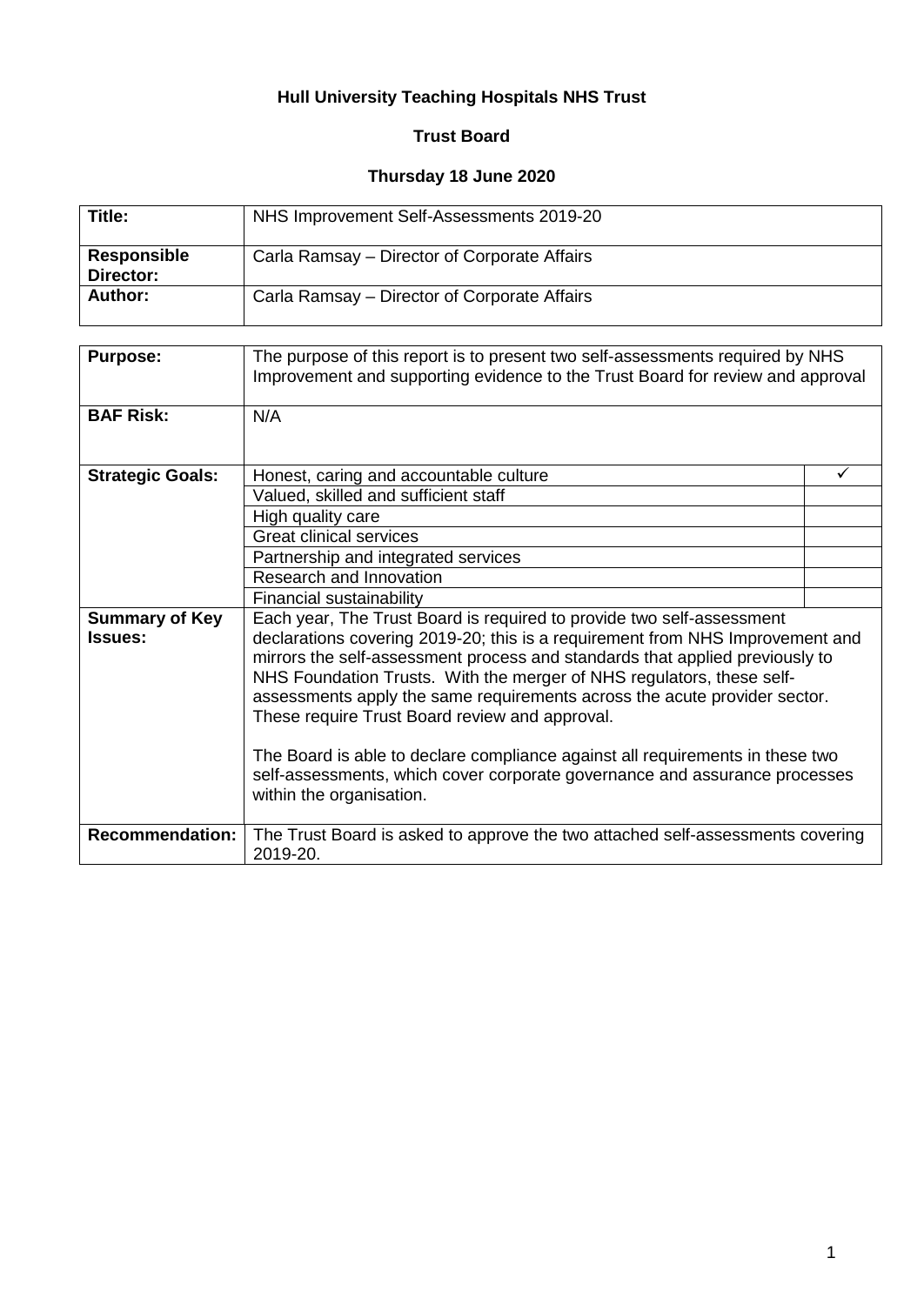### **Hull University Teaching Hospitals NHS Trust**

#### **NHS Improvement Self-Assessments 2019-20**

#### **1. Purpose of this report**

The purpose of the report is to present two self-certification templates and an assessment of supporting evidence to enable the Trust to self-certify against NHS improvement requirements that have just been brought in for year-end 2018/19.

#### **2. Background**

Monitor, when it was the regulator of NHS Foundation Trusts, put in place an selfassessment process against the Monitor licence conditions. Although NHS trusts are exempt from needing the provider licence, directions from the Secretary of State require the NHS Improvement to ensure that NHS trusts comply with conditions equivalent to the licence as it deems appropriate.

#### As stated by NHS Improvement:

*[The Trust is subject to] the Single Oversight Framework, which bases its oversight on the NHS provider licence. NHS trusts are therefore legally subject to the equivalent of certain provider licence conditions (including Condition G6 and Condition FT4) and must self-certify under these licence provisions.* 

All Trusts are required to complete two self-certifications and have these confirmed by their Trust Boards. Both are being completed and presented to the Board today. There may be a spot-check audit completed by NHS Improvement during the financial year. The Trust is also required to publish one of the self-certification declarations, however for openness and transparency, the Trust has always published both and will do the same this year.

#### **3. Self-Assessments Requirements**

The Trust needs to self-certify the following after the financial year-end that:

- The provider has taken all precautions necessary to comply with the [Monitor] licence, NHS Acts and NHS Constitution (Condition G6(3))
- The provider has complied with required governance arrangements (Condition FT4(8))

The template declarations are included at Appendix 2 and Appendix 3.

The Director of Corporate Affairs has reviewed these requirements and the Trust's evidence against these and recommends that the Trust Board is able to self-certify as meeting the requirements of both self-certifications.

#### **3.1 Condition G6**

• The provider has taken all precautions necessary to comply with the [Monitor] licence, NHS Acts and NHS Constitution (Condition G6(3))

#### NHS licence

Attached at Appendix 1 is a review of the Trust's position against the Monitor provider licence. Some of these requirements are specific to NHS Foundation Trusts and reference the previous Monitor regime; where this is the case, the spirit and equivalent requirements in non-Foundation Trusts have been applied in the Trust's evidence.

The Trust meets all the requirements of the licence.

#### NHS Acts

For all its NHS services, the Trust has in place the NHS Standard Contract. This requires the Trust to act in accordance with relevant NHS Acts in the delivery of its services. These safeguard the public to receive NHS services free of charge at the point of delivery (except for charges agreed by Parliament, such as NHS prescription charges) and also require the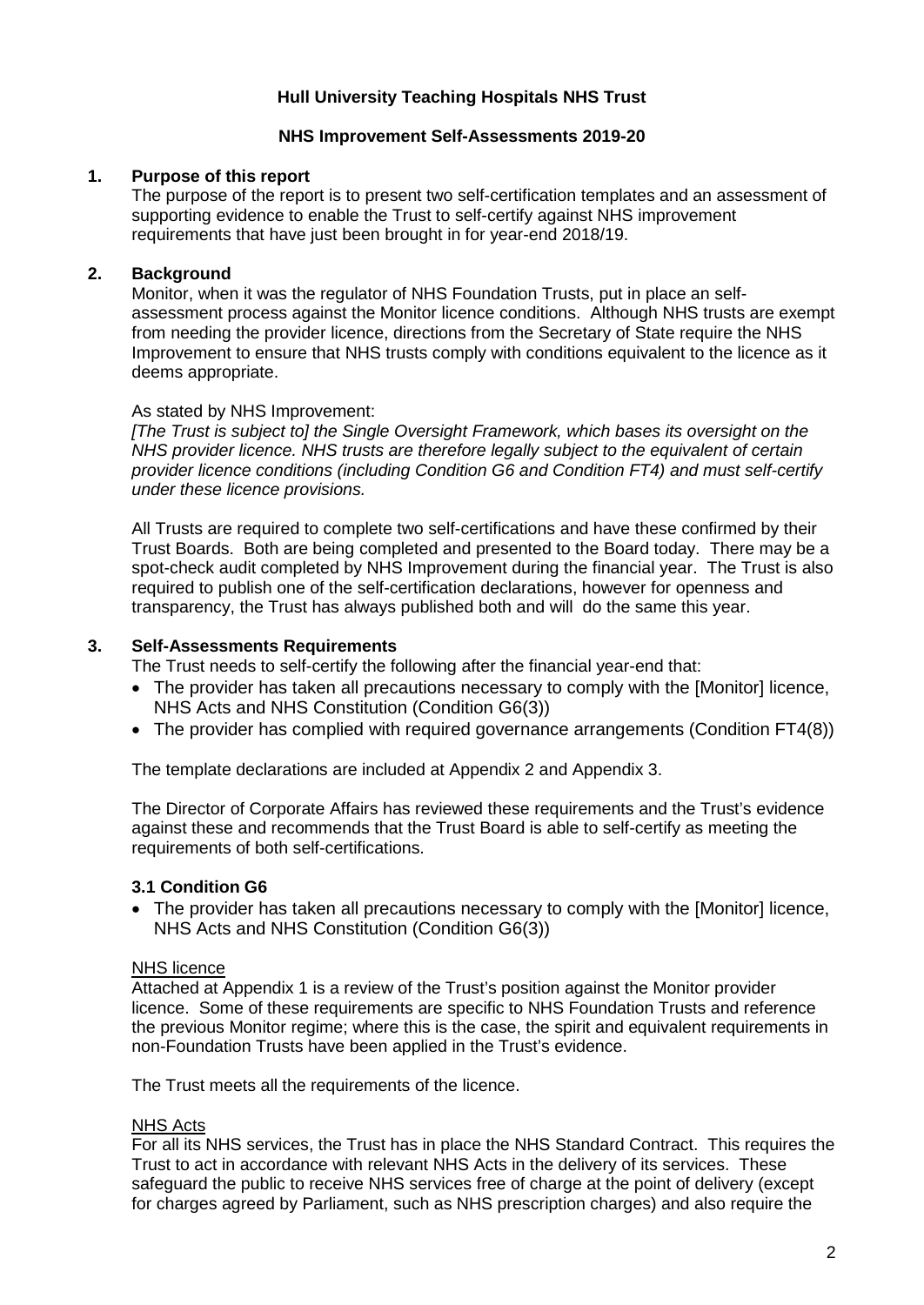Trust to act in accordance with relevant legislation (safeguarding, mental capacity act requirements, mental health act requirements, etc) and be subject to NHS regulatory requirements, including CQC registration requirements. These requirements are embedded in the daily delivery of the Trust.

Through delivery of services via the NHS Standard Contract, the Trust is compliant with relevant NHS Acts. The Trust is not currently under notice by its commissioners or regulators of any significant breach of contractual requirements relating to a specific NHS act.

#### NHS Constitution

The Trust is required to have regard of the NHS Constitution in the delivery of NHS services. This is designed to ensure equity of service access to all patients, and that providers must strive to deliver high quality services and provide value for money to the taxpayer. The Trust is able to demonstrate it has regard of the NHS Constitution and that it is continually working to further improve quality and efficiency.

The NHS Constitution consists of two rights and a number of pledges around NHS care. The Trust has published its performance data with every set of Board papers during 2019/20 against these rights and pledges and the Board holds the Trust to account during the year on delivery.

More broadly, the Trust is expected to report against the Single Oversight Framework, which includes the NHS Constitution rights and pledges. The Trust Board receives this information each meeting through the Integrated Performance Report, which includes all Single Oversight Framework data requirements, and the Trust's year-to-date performance in all areas. A more detailed exception report is received and explored in more depth each month at the Performance and Finance Committee.

As reported to the Board and Performance and Finance Committee, the Single Oversight Framework data 2019-20 show that Trust has not consistently met some of the waiting time standards that are included as rights to NHS patients in the NHS Constitution, specifically the 18-weeks Referral to Treatment standard, the ED four-hour standard, the diagnostic waiting times standard and the cancer 31- and 62 day standards.. The reasons for this have been detailed during Trust Board and Performance and Finance Committee meetings during the year.

The requirement is that the Trust has *taken all precautions necessary to comply with the licence, NHS Acts and NHS Constitution (Condition G6(3))*

Whilst the Trust has not met the full suite of Constitutional targets, the Trust has complied with this requirement to take all precautions necessary: it has built its reporting framework around giving visibility of all NHS Constitution requirements and the broader suite of Single Oversight Framework requirements to the Trust Board to provide an accurate and honest account of meeting its requirements and obligations, and has enacted this throughout the year.

### **Condition FT4**

• The provider has complied with required governance arrangements (Condition FT4(8)) Condition FT4 is a more detailed governance self-certification for NHS Trusts. The attached appendix self-certification confirms that the Trust can confirm it meets all standards, with supporting information included, for Trust Board review and confirmation.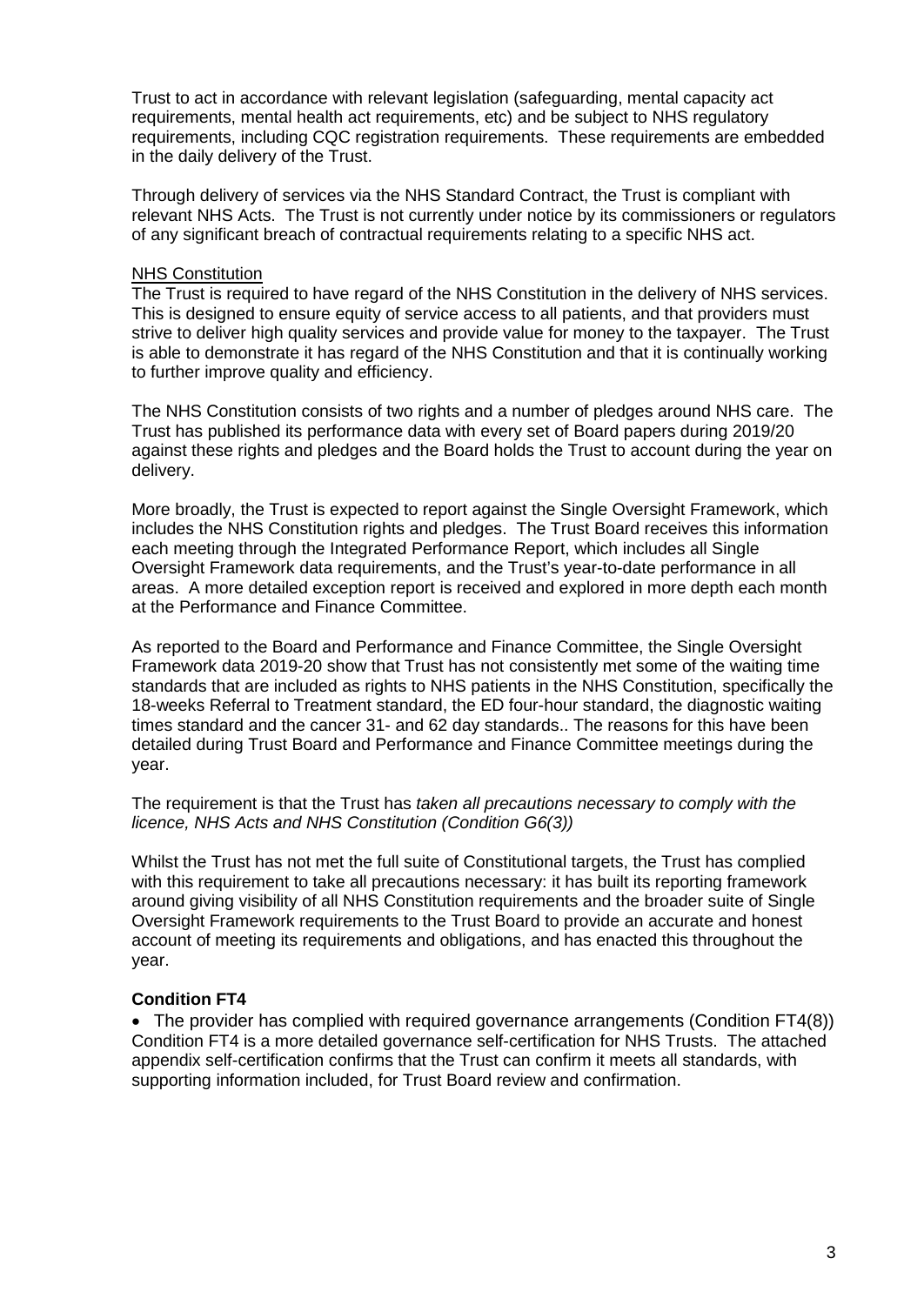# **4. RECOMMENDATION**

The Trust Board is recommended to review and approve the self-certification for GC6 and FT4 and to approve publication of the same by 30 June 2020

### **Carla Ramsay**

Director of Corporate Affairs June 2020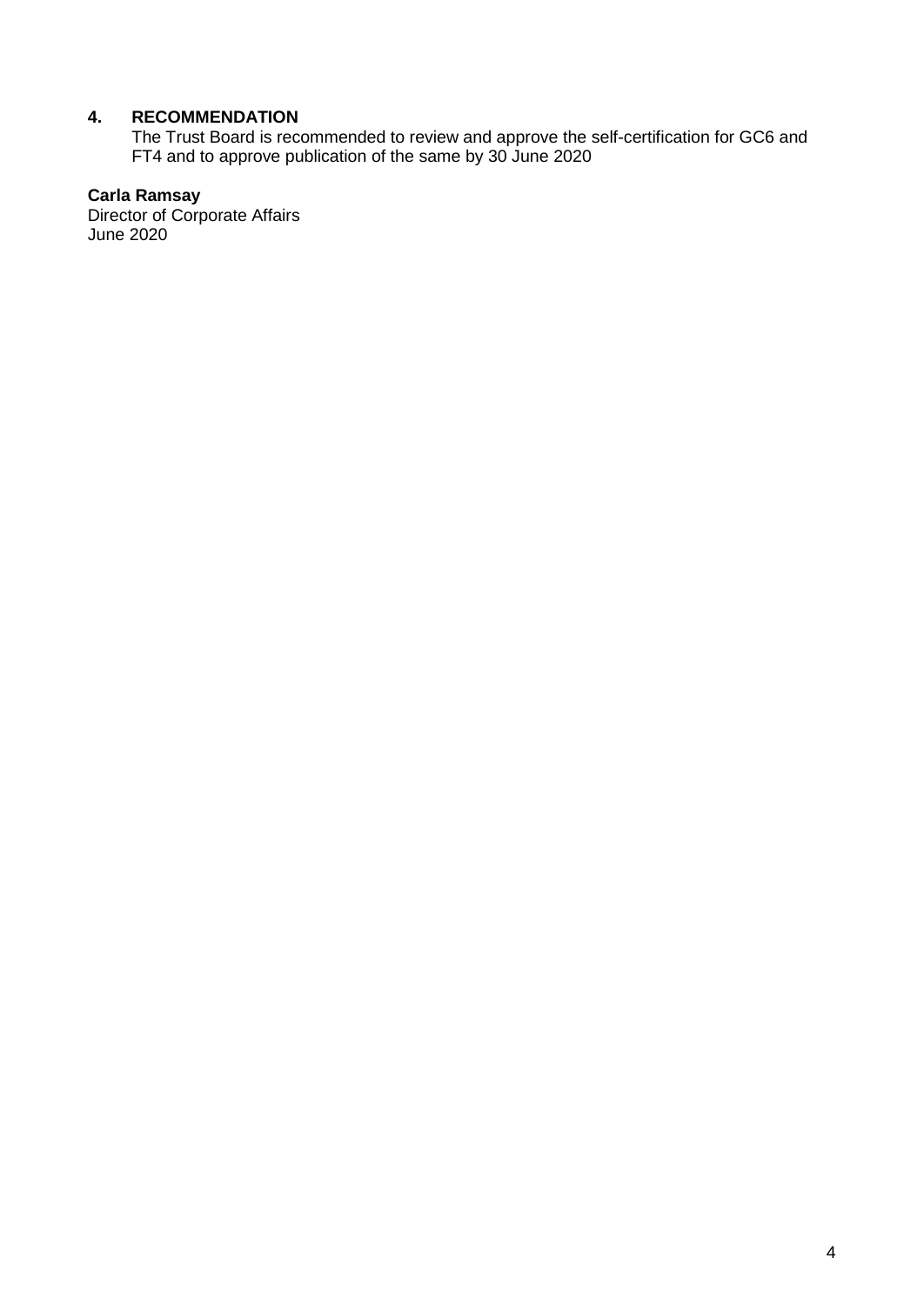# **Appendix 1 - Actions to ensure compliance with the Monitor licence**

| <b>Condition</b>                  | <b>Action</b>                                                                                                 | <b>Evidence</b>                                                                                                                                                                                                                                                                                                                                                                                                                                                                                                                                                | <b>Completed</b>   | <b>Party</b><br>responsible                                      |
|-----------------------------------|---------------------------------------------------------------------------------------------------------------|----------------------------------------------------------------------------------------------------------------------------------------------------------------------------------------------------------------------------------------------------------------------------------------------------------------------------------------------------------------------------------------------------------------------------------------------------------------------------------------------------------------------------------------------------------------|--------------------|------------------------------------------------------------------|
| G1 provision<br>of<br>information | Monitor will request information from time to<br>time which must be accurate, complete and not<br>misleading. | All requests for documents and information<br>submitted as required to regulators $-$ e.g.<br>evidence to CQC, information to support<br>NHS Improvement discussions                                                                                                                                                                                                                                                                                                                                                                                           | Per request        | Executive<br>Team                                                |
| G2 publication<br>of information  | As directed by Monitor the Trust must publish<br>information                                                  | The Trust has published all required<br>information on its website:<br><b>Trust Board papers</b><br><b>Annual Reports</b><br><b>Quality Accounts</b><br>Modern Slavery Statement<br><b>Eliminating Mixed Sex Accommodation</b><br><b>Statement</b><br><b>Safer Staffing</b><br>$\bullet$<br>Public Sector Equality Duty,<br>$\bullet$<br>Workforce Race Equality Standard and<br><b>Workforce Disability Equality Standard</b><br>Gender Pay Gap data<br><b>Publication Scheme</b><br>CQC rating and link to report<br>Freedom of Information Request guidance | Per<br>requirement | Director of<br>Corporate<br><b>Affairs</b>                       |
| G3 payment<br>of fees             | Trust must pay Monitor fee as required within 28<br>days of it becoming payable                               | Trust not required to pay a Monitor fee as it<br>is not an NHS Foundation Trust however<br>the Trust has paid all relevant fees as an<br>acute Trust: CQC fees, NHS Litigation<br>Authority contributions, registration costs<br>with external agencies                                                                                                                                                                                                                                                                                                        | Per<br>invoice     | <b>Chief Nurse</b><br>Director of<br>Corporate<br><b>Affairs</b> |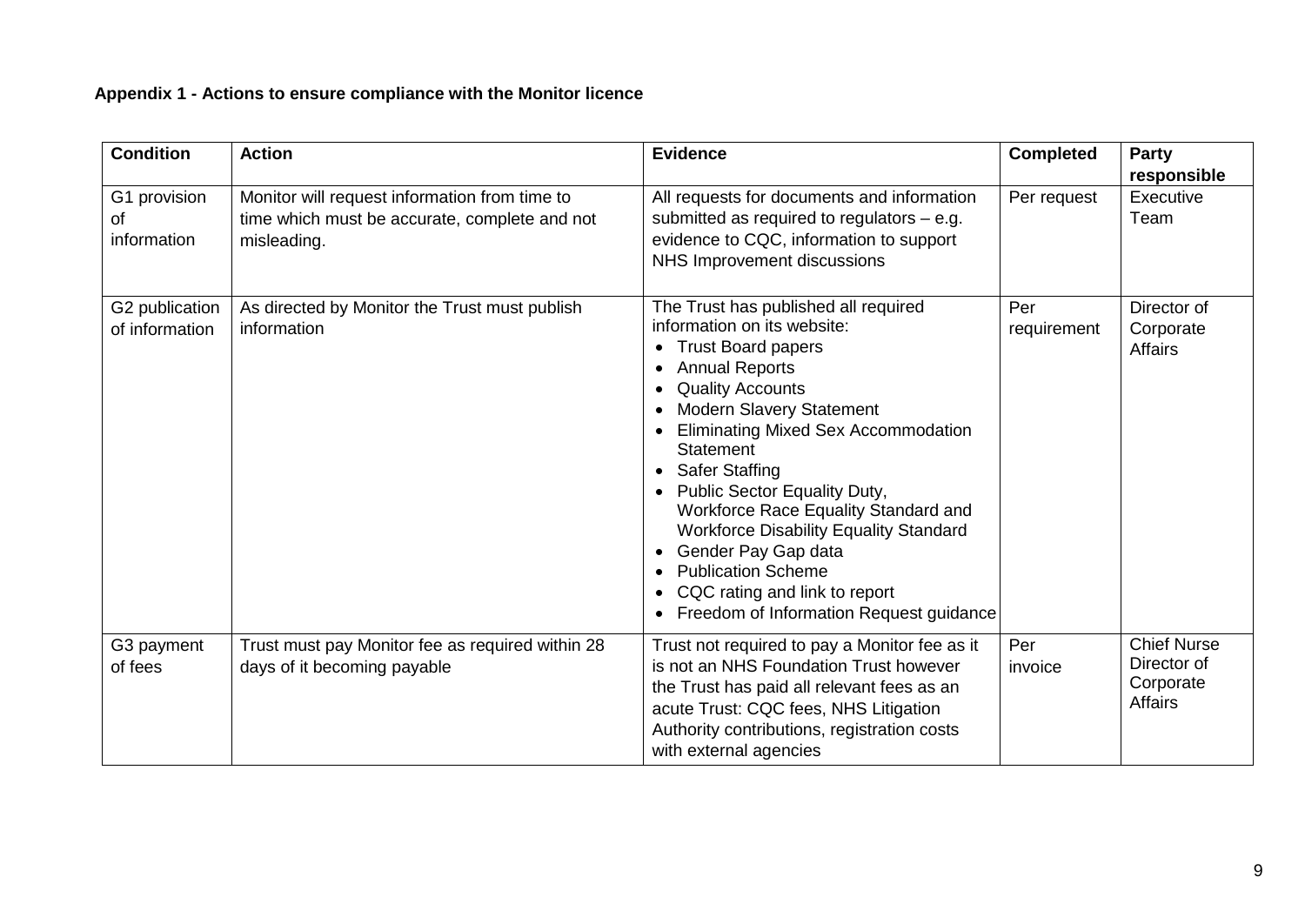| <b>Condition</b>               | <b>Action</b>                                                                                                                                                                                                                                                                                                                                                                                                                   | <b>Evidence</b>                                                                                                                                                                                                                                                                                                                                                                                                                                              | <b>Completed</b>           | Party<br>responsible                                          |
|--------------------------------|---------------------------------------------------------------------------------------------------------------------------------------------------------------------------------------------------------------------------------------------------------------------------------------------------------------------------------------------------------------------------------------------------------------------------------|--------------------------------------------------------------------------------------------------------------------------------------------------------------------------------------------------------------------------------------------------------------------------------------------------------------------------------------------------------------------------------------------------------------------------------------------------------------|----------------------------|---------------------------------------------------------------|
| G4 Fit and<br>proper<br>person | All those with the title of Director or equivalent shall<br>complete the fit and proper person test and a<br>register will be kept. This includes the Governors.<br>This will be updated on an annual basis as part of<br>the year end process.                                                                                                                                                                                 | Fit and Proper Persons Test updated and<br>presented to the Trust Board May 2019 - no<br>issues raised<br>As a non-FT, the Trust does not have any<br>Governors                                                                                                                                                                                                                                                                                              | May 2019                   | Director of<br>Corporate<br>Affairs / Trust<br><b>Board</b>   |
| G4 Fit and<br>proper<br>person | Term to be added to all Directors' employment<br>contracts to state that a Director will have their<br>employment as a Director summary terminated in<br>the event of not being able to satisfy the fit and<br>proper person test. This should be extended to<br>those considered to be equivalent to a director, but<br>not using the title.                                                                                   | Clause included in the updated Very Senior<br>Manager contracts, agreed by the<br>Remuneration Committee in April 2016;<br>contract applicable to the most senior tier of<br>trust management (not just Executive<br>Directors)                                                                                                                                                                                                                              | April 2016                 | Director of<br>Workforce and<br>Organisational<br>Development |
| G5 Monitor<br>guidance         | When Monitor releases guidance, the Trust is<br>required to comply with that guidance or explain<br>why it cannot comply.<br>On the release of guidance a review will be<br>undertaken and if there are any areas where the<br>Trust cannot comply they will be reported to the<br>Board. Where necessary a statement will be sent<br>from the Board to Monitor to explain why the Trust<br>is not complying with the guidance. | The Trust has applied this to NHS<br>Improvement guidance and, before this, to<br><b>Trust Development Authority guidance</b><br>No issues raised with compliance to date;<br>most recent changes have been use of the<br>Single Oversight Framework, which form the<br>basis of the Trust's Integrated Performance<br>Report, reviewed and published at each<br>Trust Board meeting, and used on a monthly<br>basis by Performance and Finance<br>Committee | As per any<br>new guidance | Director of<br>Corporate<br>Affairs / Trust<br><b>Board</b>   |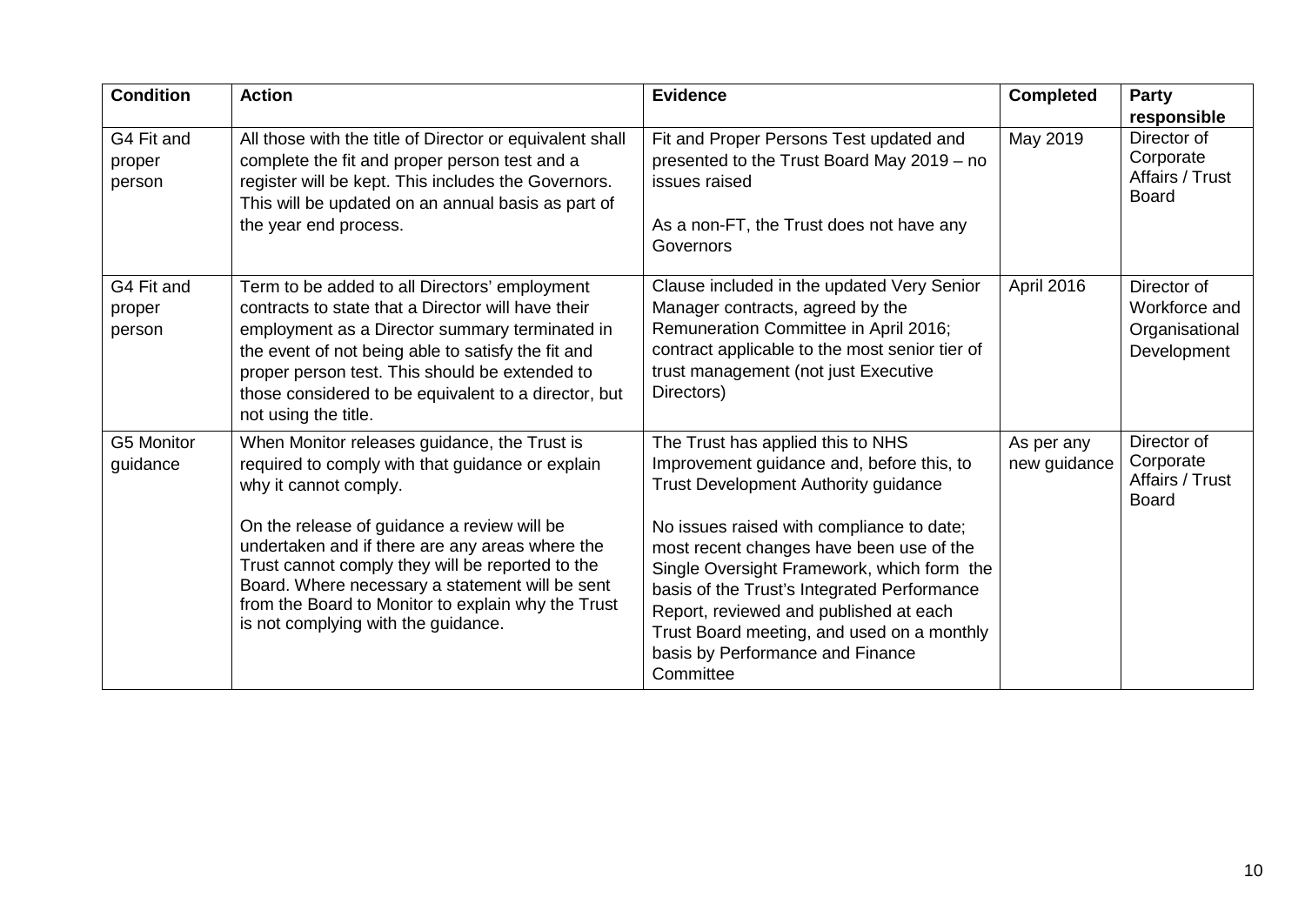| <b>Condition</b>                                              | <b>Action</b>                                                                                                                                                                                                                                                                                                                                                                                                                                                                                                                                                                                                                                                | <b>Evidence</b>                                                                                                                                                                                                                                                                                                                                                            | <b>Completed</b> | Party                                                                           |
|---------------------------------------------------------------|--------------------------------------------------------------------------------------------------------------------------------------------------------------------------------------------------------------------------------------------------------------------------------------------------------------------------------------------------------------------------------------------------------------------------------------------------------------------------------------------------------------------------------------------------------------------------------------------------------------------------------------------------------------|----------------------------------------------------------------------------------------------------------------------------------------------------------------------------------------------------------------------------------------------------------------------------------------------------------------------------------------------------------------------------|------------------|---------------------------------------------------------------------------------|
| G6 System<br>for<br>compliance                                | The Trust is required to take reasonable precautions<br>against the risk of failure to complying with the<br>licence and the conditions imposed under the NHS<br>acts and required to have regard to the NHS<br>Constitution<br>No later than 2 months from the end of the<br>financial year, the Trust must prepare and submit<br>to Monitor a certificate to the effect that the Trust<br>during the previous financial year has complied<br>with the conditions in the licence.<br>Trust must publish each certificate within 1 month<br>of submission to Monitor in such a manner as<br>would bring to the attention of anyone who may be<br>interested. | The Trust's Annual Governance Statement<br>identifies risks to compliance with the NHS<br>Contracts it has in place and to NHS<br><b>Constitution rights</b><br>The Trust will complete and publish its<br>annual report including annual financial<br>statements by end June 2020                                                                                         | May 2019         | responsible<br>Director of<br>Corporate<br><b>Affairs</b>                       |
| G7<br>Registration<br>with the CQC                            | Trust must at all times be registered with the CQC                                                                                                                                                                                                                                                                                                                                                                                                                                                                                                                                                                                                           | The Trust has remained registered with the<br>CQC at all times                                                                                                                                                                                                                                                                                                             | In place         | <b>Chief Medical</b><br>Officer                                                 |
| G7<br>Registration<br>with the CQC                            | Trust to advise Monitor if the Trust does not<br>maintain the CQC registration - the Trust must<br>notify Monitor within 7 days                                                                                                                                                                                                                                                                                                                                                                                                                                                                                                                              | Not applicable - Trust has retained<br>registration                                                                                                                                                                                                                                                                                                                        |                  |                                                                                 |
| <b>G8 Patient</b><br>eligibility and<br>selection<br>criteria | Set transparent eligibility and section criteria and<br>apply those criteria in a transparent way to persons<br>who, having a choice of person from whom to<br>receive health care services.<br>Publish the criteria in such a manner as will<br>make them accessible to those that are<br>interested.                                                                                                                                                                                                                                                                                                                                                       | The Trust has the standard NHS Contract<br>in place for all NHS services; patient<br>choice arrangements are managed via<br>local commissioners. The Trust provides a<br>service to all patients referred under the<br>NHS Contracts in place with<br>commissioners. The Trust makes<br>appointments available via Choose and<br>Book at the point of choice and referral. | In place         | Director of<br>Corporate<br><b>Affairs</b><br><b>Chief Operating</b><br>Officer |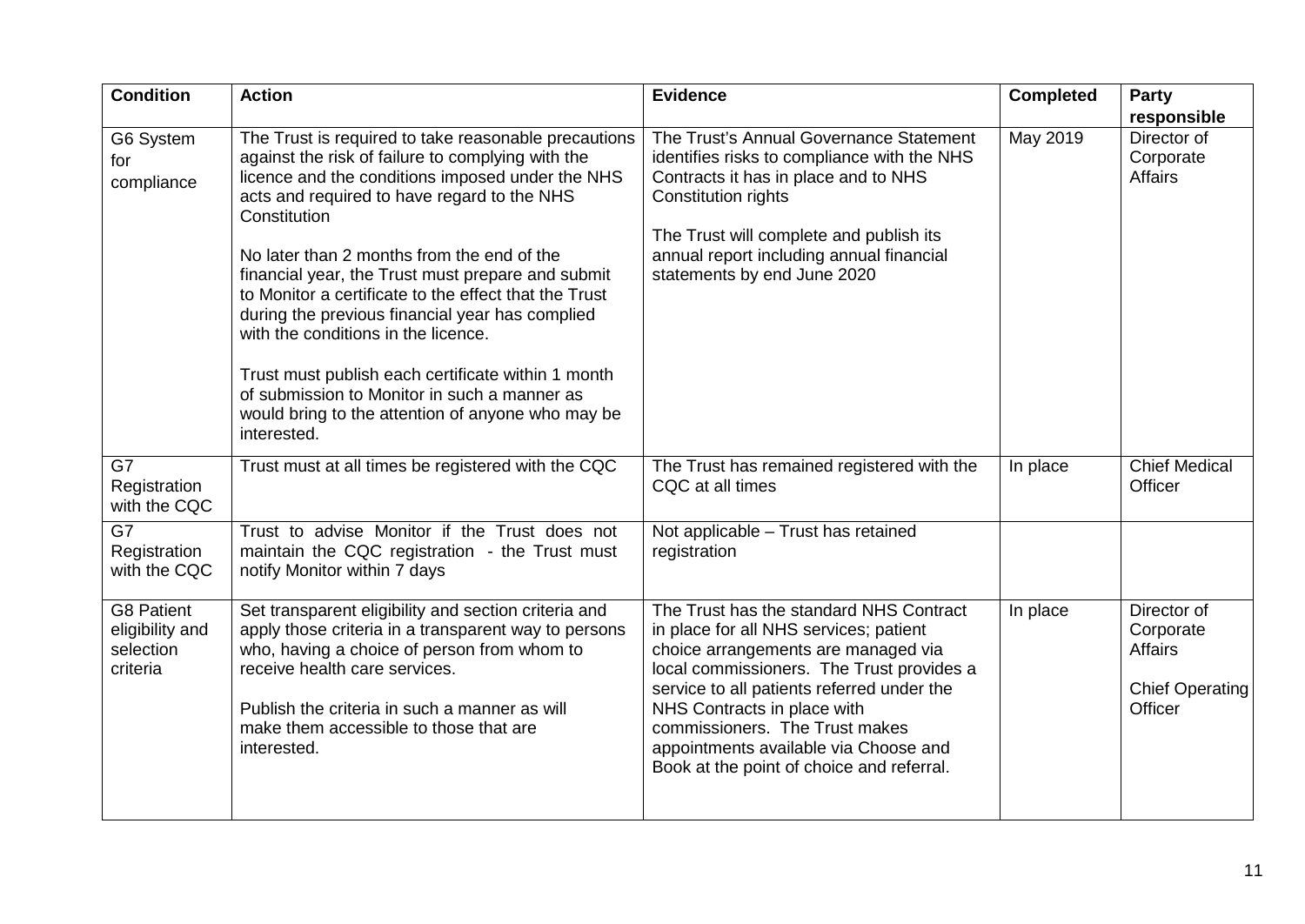| <b>Condition</b>                                                     | <b>Action</b>                                                                                                                                                                                                                                                                                                                             | <b>Evidence</b>                                                                                                                                                                                                                                                                                                                                                         | <b>Completed</b> | Party<br>responsible                                        |
|----------------------------------------------------------------------|-------------------------------------------------------------------------------------------------------------------------------------------------------------------------------------------------------------------------------------------------------------------------------------------------------------------------------------------|-------------------------------------------------------------------------------------------------------------------------------------------------------------------------------------------------------------------------------------------------------------------------------------------------------------------------------------------------------------------------|------------------|-------------------------------------------------------------|
| G <sub>9</sub><br>Application of<br>Continuity of<br><b>Services</b> | Condition applies whenever the trust is subject<br>to a contractual or other legally enforceable<br>obligation to provide a service which is a<br><b>Commissioner Requested Service</b>                                                                                                                                                   | The Trust has Commissioner Requested<br>Services included in contracts with local<br>commissioners                                                                                                                                                                                                                                                                      | In place         | <b>Chief Financial</b><br>Officer                           |
| G <sub>9</sub><br>Application of<br>Continuity of<br><b>Services</b> | The Trust shall give Monitor not less than 28 days'<br>notice of the expiry of any contractual obligation<br>pursuant to which it is required to provide a<br>Commissioner Requested Service to which no<br>extension or renewal has been agreed.                                                                                         | The Trust would inform NHS Improvement<br>if this were enacted - no such action taken<br>for 19-20 contracts                                                                                                                                                                                                                                                            | If required      | <b>Chief Financial</b><br>Officer                           |
| G <sub>9</sub><br>Application of<br>Continuity of<br><b>Services</b> | The Trust shall make available free of charge to<br>any person a statement in writing setting out the<br>description and quality of service which it is<br>under a contractual or other legally enforceable<br>obligation to provide as a Commissioner<br>Requested Service (CRS).                                                        | The Trust publishes bi-monthly such<br>statements through its Trust Board<br>papers, and also through publications<br>such as the Quality Accounts, all of which<br>are available free of charge on line.<br>The Trust has in place the NHS Standard<br>Contract, including description of service<br>sand quality standards, in place for all<br>NHS services provided | In place         | Director of<br>Corporate<br>Affairs / Trust<br><b>Board</b> |
| G <sub>9</sub><br>Application of<br>Continuity of<br><b>Services</b> | Within 28 days of a change to the description or<br>quantity of services which the Trust is under a<br>contractual obligation to provide as Commissioner<br>Requested Services, the Trust shall provide to<br>Monitor in writing a notice setting out the description<br>and quantity of all services it is obliged to provide as<br>CRS. | The Trust would inform NHS Improvement<br>if this were enacted                                                                                                                                                                                                                                                                                                          | In place         | <b>Chief Financial</b><br>Officer                           |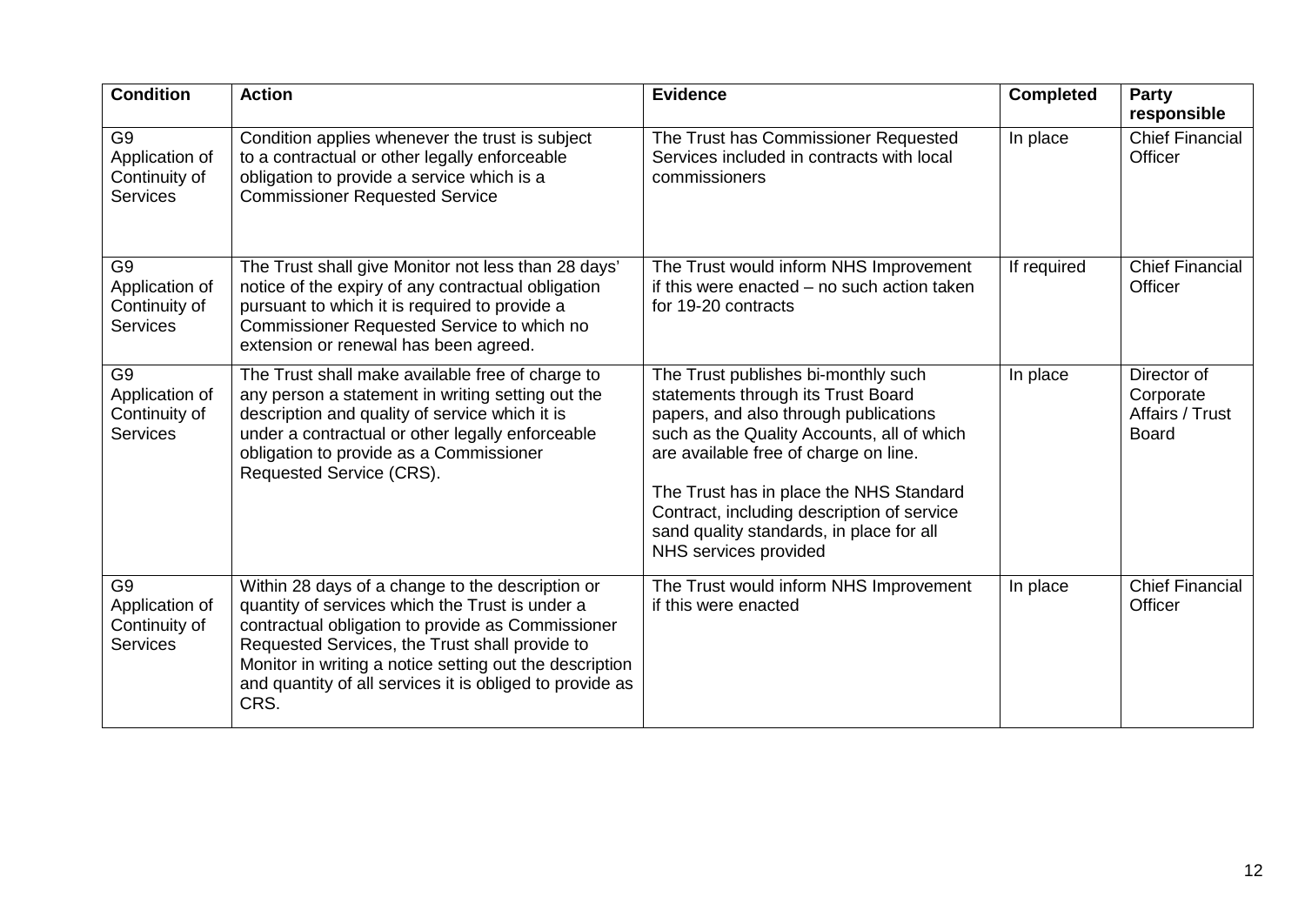| <b>Condition</b>                              | <b>Action</b>                                                                                                                                                                                                                                                                                                                                                                                                                                                                              | <b>Evidence</b>                                                                                                                                                                                                                                                                                                                                          | <b>Completed</b> | Party<br>responsible                                                   |
|-----------------------------------------------|--------------------------------------------------------------------------------------------------------------------------------------------------------------------------------------------------------------------------------------------------------------------------------------------------------------------------------------------------------------------------------------------------------------------------------------------------------------------------------------------|----------------------------------------------------------------------------------------------------------------------------------------------------------------------------------------------------------------------------------------------------------------------------------------------------------------------------------------------------------|------------------|------------------------------------------------------------------------|
| P <sub>1</sub><br>Recording of<br>information | If required by Monitor the trust shall obtain, record<br>and maintain sufficient information about the cost<br>which it expends in the course of providing services<br>for the purpose of the NHS and other relevant<br>information.<br>The Trust will establish, maintain and apply such<br>systems and methods for the obtaining, recording<br>and maintaining of such information about those<br>costs and other relevant information.                                                  | The Trust publishes its accounts annually,<br>which are subject to audit. The Trust can<br>provide more detailed information on<br>expenditure on request (and has done, for<br>example, for commissioners).<br>The Trust has in place relevant systems to<br>upload and provide information to NHS<br>Digital, used by commissioners and<br>regulators. | In place         | <b>Chief Financial</b><br>Officer                                      |
| P <sub>1</sub><br>Recording of<br>information | The Trust is required to use the cost allocation<br>methodology and procedures relating to other<br>relevant information set out in the Approved<br>Guidance.                                                                                                                                                                                                                                                                                                                              | The Trust is compliant with relevant<br>guidance, for example, application of PbR<br>and new HRG+ requirements                                                                                                                                                                                                                                           | In place         | <b>Chief Financial</b><br>Officer                                      |
| P <sub>1</sub><br>Recording of<br>information | If the Trust sub contracts to the extent allowed by<br>Monitor the Trust shall ensure the sub-contractors<br>obtains, records and maintains information about the<br>costs which it expends in the course of providing<br>services as a sub-contractor, and establishes,<br>maintains and applies systems and methods for the<br>obtaining, recording and maintaining of information.<br>The sub-contractor will supply that information to<br>Monitor as required within a timely manner. | The Trust has relevant processes in place for<br>the sub-contracting it undertakes (i.e. using<br>elective capacity in the private sector). The<br>Trust, as a non-FT, does not submit this<br>information to Monitor or NHS Improvement<br>but provides information as required                                                                         | In place         | <b>Chief Operating</b><br>Officer<br><b>Chief Financial</b><br>Officer |
| P <sub>1</sub><br>Recording of<br>information | The Trust will keep the information for not less than<br>six years                                                                                                                                                                                                                                                                                                                                                                                                                         | All relevant Trust information available for<br>more than six years - the Trust applies NHS<br>Records Management Guidance to<br>document and information retention                                                                                                                                                                                      | In place         | Director of<br>Corporate<br><b>Affairs</b>                             |
| P2 Provision<br>of<br>information             | As G1 The Trust will supply Monitor with information<br>as required.                                                                                                                                                                                                                                                                                                                                                                                                                       | Will do as and when required                                                                                                                                                                                                                                                                                                                             | In place         | <b>Chief Financial</b><br>Officer                                      |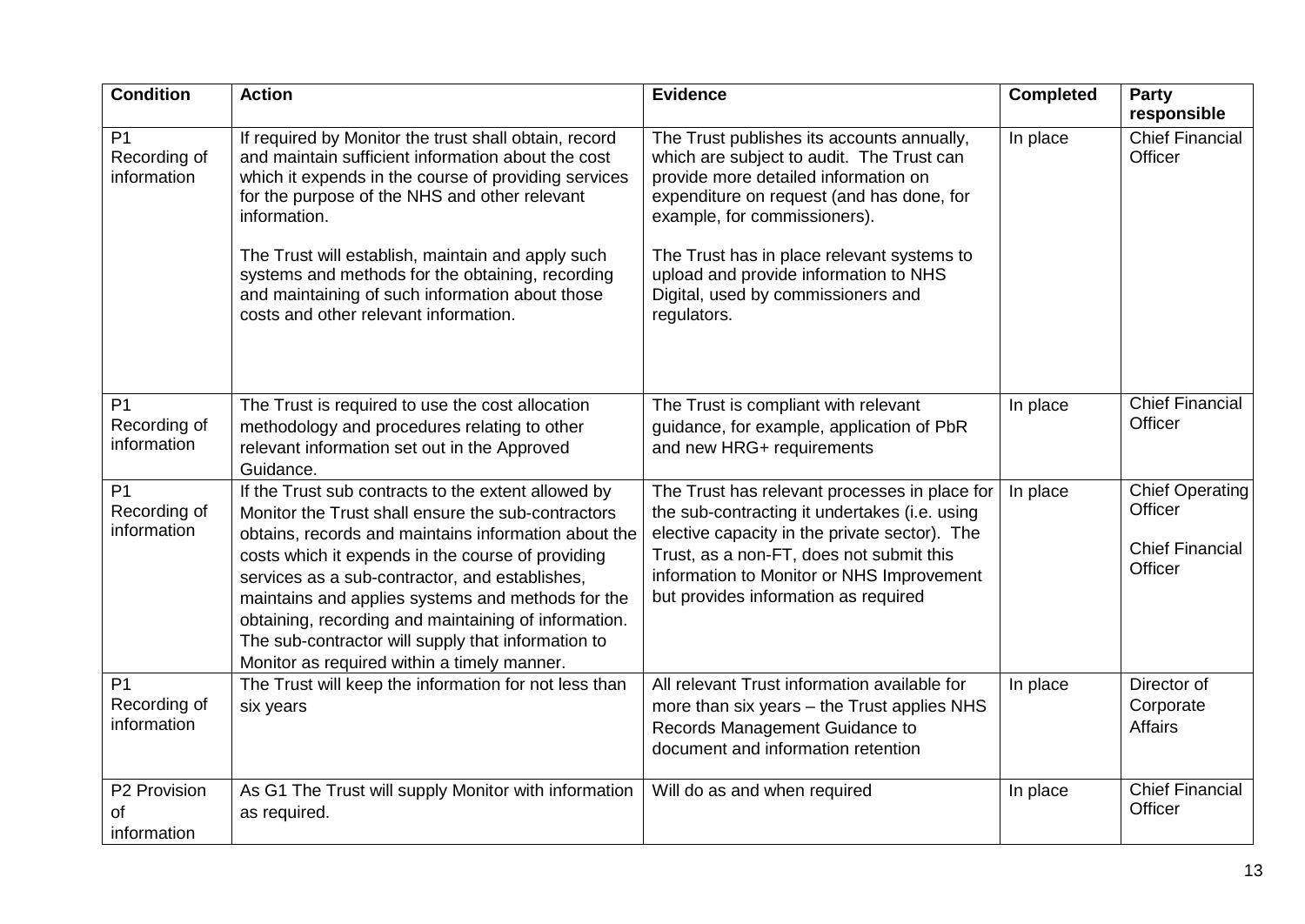| <b>Condition</b>                                                                            | <b>Action</b>                                                                                                                                                                                                                                                                                                                                                                                                                                                                                                                                                                                                                                                              | <b>Evidence</b>                                                                                                                                                                                                                                                                                                                                                                                                                          | <b>Completed</b> | <b>Party</b><br>responsible       |
|---------------------------------------------------------------------------------------------|----------------------------------------------------------------------------------------------------------------------------------------------------------------------------------------------------------------------------------------------------------------------------------------------------------------------------------------------------------------------------------------------------------------------------------------------------------------------------------------------------------------------------------------------------------------------------------------------------------------------------------------------------------------------------|------------------------------------------------------------------------------------------------------------------------------------------------------------------------------------------------------------------------------------------------------------------------------------------------------------------------------------------------------------------------------------------------------------------------------------------|------------------|-----------------------------------|
| P <sub>3</sub><br>Assurance<br>report on<br>submissions<br>to Monitor                       | If Monitor requires the Trust to provide an assurance<br>report in relation to a submission of information<br>under P2 or by a third party.<br>An Assurance Report must be completed by a<br>person approved by Monitor or qualified to act as an<br>auditor.                                                                                                                                                                                                                                                                                                                                                                                                              | Will do as and when required                                                                                                                                                                                                                                                                                                                                                                                                             | In place         | <b>Chief Financial</b><br>Officer |
| P <sub>4</sub><br>Compliance<br>with the<br>National<br><b>Tariff</b>                       | The Trust shall only provide healthcare services for<br>the purpose of the NHS at prices which comply with,<br>or are determined in accordance with, the national<br>tariff published by Monitor.                                                                                                                                                                                                                                                                                                                                                                                                                                                                          | The Trust's contract management<br>arrangements in place with local and<br>specialised commissioners and the Trust's<br>audited accounts confirm this is in place                                                                                                                                                                                                                                                                        | In place         | <b>Chief Financial</b><br>Officer |
| P <sub>5</sub><br>Constructive<br>engagement<br>concerning<br>local tariff<br>modifications | The Trust is required to engage constructively<br>with Commissioners, with a view to reaching<br>agreement as provided in section 124 of 2012<br>Act (around price).                                                                                                                                                                                                                                                                                                                                                                                                                                                                                                       | In place – local tariff agreed as part of<br>NHS contracts in place                                                                                                                                                                                                                                                                                                                                                                      | In place         | <b>Chief Financial</b><br>Officer |
| C1 The right<br>of patients to<br>make<br>choices                                           | The Trust shall ensure that at every point where a<br>patient has a choice under the NHS Constitution or<br>a choice of provider conferred locally by<br>commissioners, the patient is notified of that choice<br>and told where they can find that information.<br>The information provided must not be<br>misleading. The information cannot<br>prejudice any patient.<br>Note: The Trust is strictly prevented from offering or<br>giving gifts, benefits in kind or pecuniary or other<br>advantage to clinicians, other health professionals,<br>Commissioners or their administrative or other staff<br>as inducement to refer patients to commissioned<br>services. | Choice is primarily lead by commissioners<br>and choice is offered at the point of referral -<br>the Trust is in receipt of the referrals after<br>choice has been made<br>The Trust includes information on the NHS<br>Constitution on its website and information on<br>choice in information provided to patients<br>following receipt of referral also.<br>The Trust's Access Policy includes<br>information of enactment of choice. | In place         | <b>Chief Operating</b><br>Officer |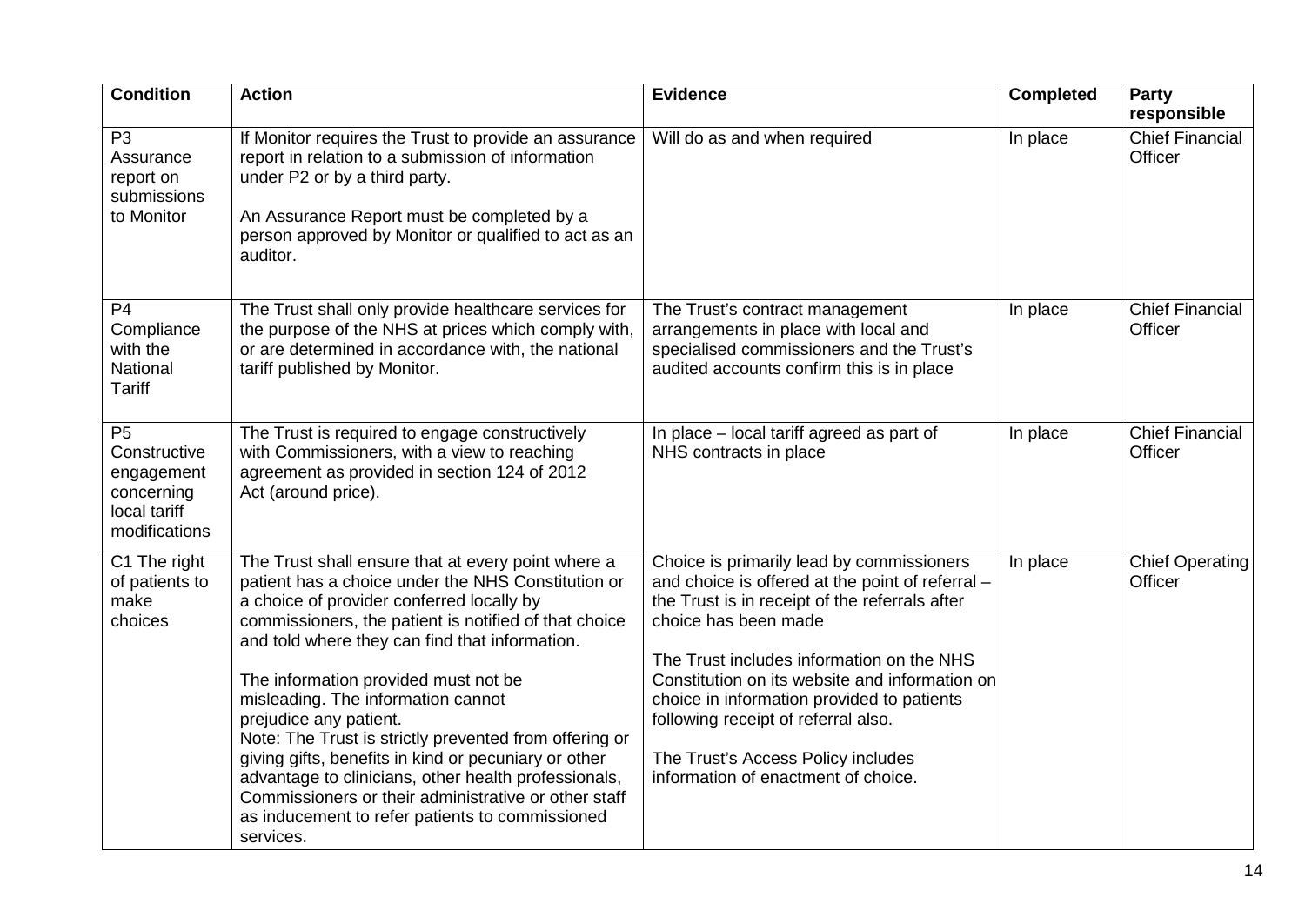| <b>Condition</b>                                                                   | <b>Action</b>                                                                                                                                                                                                                                                                                                                                                                   | <b>Evidence</b>                                                                                                                                                                                                      | <b>Completed</b> | Party<br>responsible                                                 |
|------------------------------------------------------------------------------------|---------------------------------------------------------------------------------------------------------------------------------------------------------------------------------------------------------------------------------------------------------------------------------------------------------------------------------------------------------------------------------|----------------------------------------------------------------------------------------------------------------------------------------------------------------------------------------------------------------------|------------------|----------------------------------------------------------------------|
| $\overline{C2}$<br>Competition<br>oversight                                        | The Trust shall not enter into any agreement or<br>arrangement that prevents or distort competition in<br>the provision of healthcare.                                                                                                                                                                                                                                          | No such arrangements in place; NHS<br>Standard Contract in place for all NHS<br>services                                                                                                                             |                  | <b>Trust Board</b>                                                   |
| <b>IC1 Provision</b><br>of Integrated<br>Care                                      | The Trust shall not do anything that would be<br>regarded as against the interests of people who use<br>healthcare services.<br>The Trust shall aim to achieve the objectives as<br>follows:<br>Improving the quality of health care services<br>Reduce inequalities between persons with<br>respect to their ability to access services and<br>the outcomes achieved for them. | The Trust has in place a Quality<br>Improvement Plan to make specific<br>improvements in services across the Trust<br>The Trust complies with the Public Sector<br>Equality Duty in respect of access to<br>services | In place         | <b>Chief Medical</b><br>Officer<br><b>Chief Operating</b><br>Officer |
| CoS1<br>Continuing<br>provision of<br>Commissioner<br>Requested<br><b>Services</b> | The Trust is not allowed to materially alter the<br>specification or means of provision of any CRS<br>services except:<br>By agreement in writing from the<br>$\bullet$<br>Commissioner<br>If required to do so by, or in accordance with<br>its terms of authorisation.                                                                                                        | NHS Standard Contract in place, including<br>clauses as to how amendments to the<br>contract are made in agreement with<br>commissioners                                                                             | In place         | <b>Chief Financial</b><br>Officer                                    |
| CoS <sub>2</sub><br>Restriction<br>on the<br>disposal of<br>assets                 | Keep an asset register up to date which shall<br>list every relevant assed used by the Trust.<br>The Trust shall not dispose of or relinquish control<br>over any relevant asset except with consent of<br>Monitor.<br>The Trust will supply Monitor with a copy of the<br>register if requested.                                                                               | [Assets taken as Estates in this context]<br>The Trust would inform commissioners and<br>NHS Improvement is any action on estates<br>were being taken that would prevent the<br>continuation of an NHS services      | In place         | <b>Chief Financial</b><br>Officer                                    |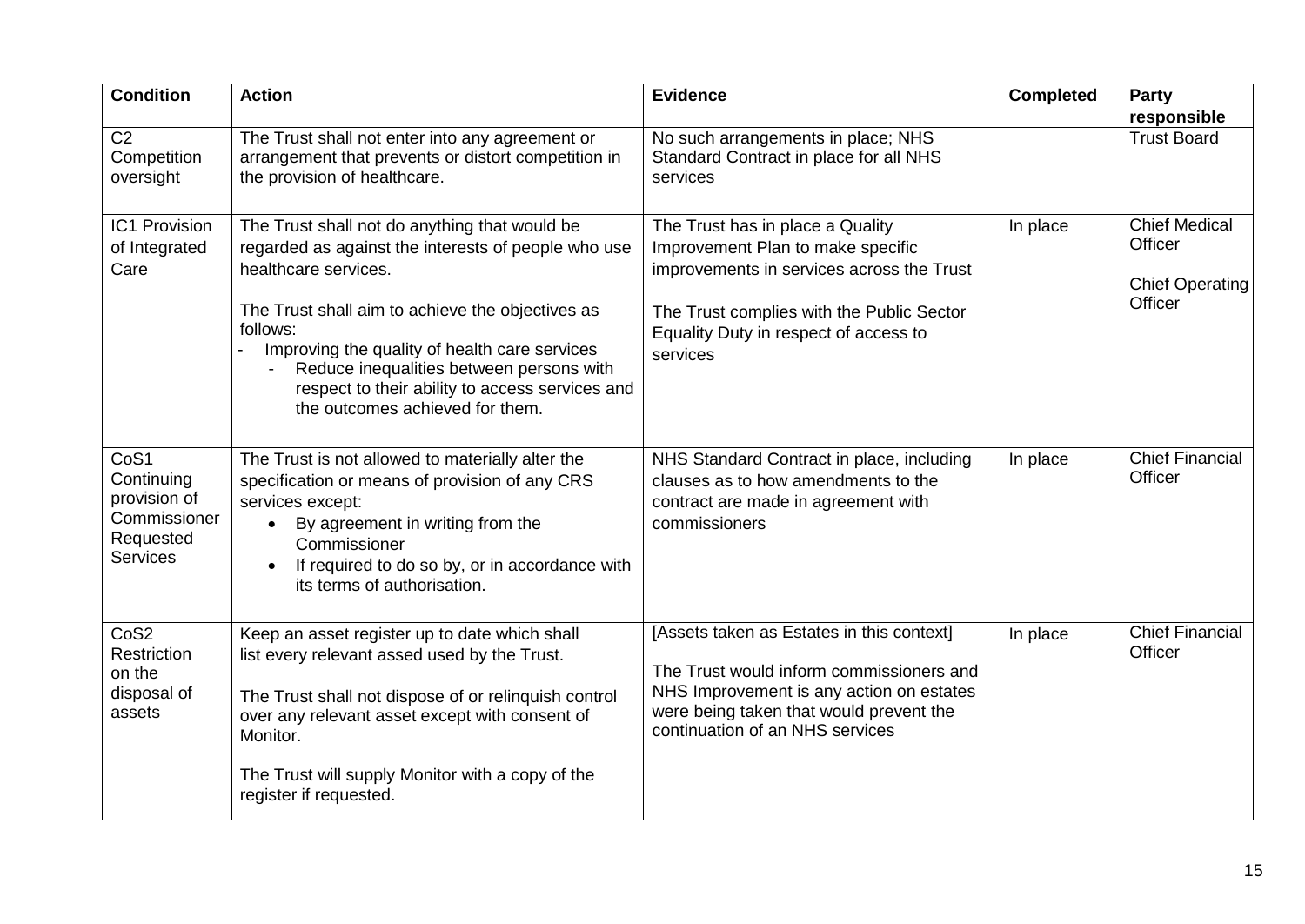| <b>Condition</b>                                                                           | <b>Action</b>                                                                                                                                                                                                                                                                                                                                                 | <b>Evidence</b>                                                                                                                                                                                                                                                                                                                                                                                                          | <b>Completed</b> | Party<br>responsible              |
|--------------------------------------------------------------------------------------------|---------------------------------------------------------------------------------------------------------------------------------------------------------------------------------------------------------------------------------------------------------------------------------------------------------------------------------------------------------------|--------------------------------------------------------------------------------------------------------------------------------------------------------------------------------------------------------------------------------------------------------------------------------------------------------------------------------------------------------------------------------------------------------------------------|------------------|-----------------------------------|
| CoS <sub>3</sub><br>Standards of<br>corporate<br>governance<br>and financial<br>management | Trust is required at all times to maintain, adopt<br>and apply systems and standards of corporate<br>governance and of risk management which<br>reasonably would be regarded as: Suitable for a<br>provider of the CRS provided by the Trust<br>Providing reasonable safeguards against the risk<br>of the Trust being able to carry on as a going<br>concern | Audit Committee and Trust Board have<br>oversight of governance.<br>Audit Committee and Trust Board signed<br>off preparation of accounts on a going<br>concern basis<br>Trust Board has oversight and sign-off of<br>Annual Governance Statement, confirming<br>adequate governance arrangements are in<br>place<br>Head of Internal Audit Opinion gave a<br>positive assurance opinion for 19-20 year-<br>end position | April 2020       | <b>Chief Executive</b>            |
| CoS <sub>3</sub><br>Standards of<br>corporate<br>governance<br>and financial<br>management | The Trust shall have regard to:<br><b>Guidance from Monitor</b><br>Trust rating using risk rating methodology<br>Desirability of that rating being not less than the<br>level regarded by Monitor as acceptable                                                                                                                                               | The Trust has regard for NHS Improvement<br>requirements and publishes its risk rating<br>based on this methodology with each set of<br>Trust Board papers, including explanatory<br>notes                                                                                                                                                                                                                               | Bi-monthly       | <b>Chief Financial</b><br>Officer |
| CoS4<br>Undertaking<br>from the<br>ultimate<br>controller                                  | The Trust shall procure from each company or<br>other person which the trust knows or reasonably<br>ought to know is at any time its ultimate controller                                                                                                                                                                                                      | Not applicable                                                                                                                                                                                                                                                                                                                                                                                                           |                  |                                   |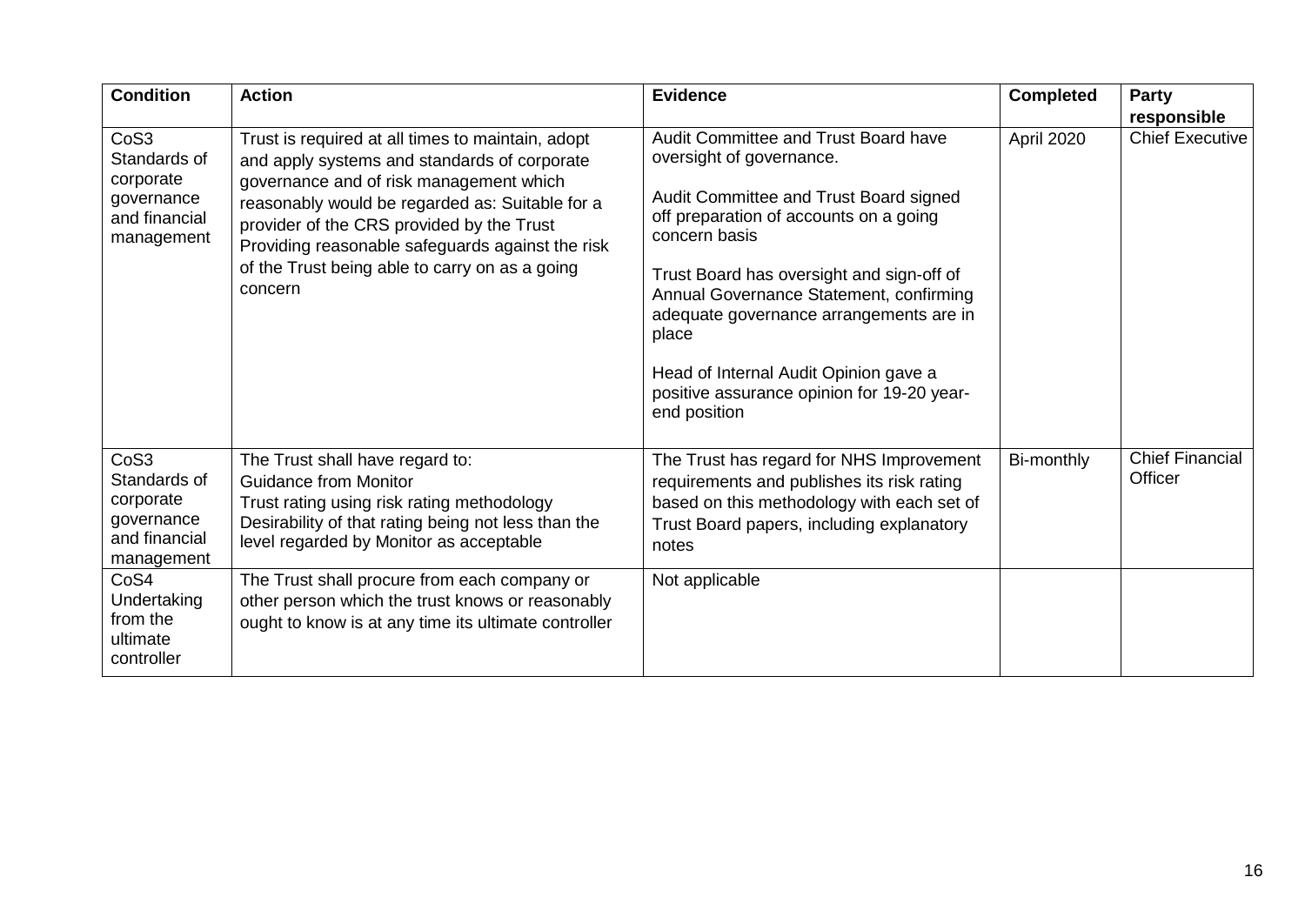| <b>Condition</b>                                      | <b>Action</b>                                                                                                                                                                                                                                                                                                                 | <b>Evidence</b>                                                                                                                                                                | <b>Completed</b> | <b>Party</b>                      |
|-------------------------------------------------------|-------------------------------------------------------------------------------------------------------------------------------------------------------------------------------------------------------------------------------------------------------------------------------------------------------------------------------|--------------------------------------------------------------------------------------------------------------------------------------------------------------------------------|------------------|-----------------------------------|
|                                                       |                                                                                                                                                                                                                                                                                                                               |                                                                                                                                                                                |                  | responsible                       |
| CoS5 Risk<br>pool levy                                | The Trust shall pay to Monitor any sums required to<br>be paid in consequence of any requirement<br>imposed on providers, including sums payable by<br>way of levy imposed and any interest payable. If no<br>date given then within 28 days                                                                                  | Will be managed in line with the NHS<br>standard contract, if applicable                                                                                                       |                  | <b>Chief Financial</b><br>Officer |
|                                                       |                                                                                                                                                                                                                                                                                                                               |                                                                                                                                                                                |                  |                                   |
| CoS6 co-<br>operation in<br>the event of<br>financial | If Monitor gives notice in writing to the Trust that<br>it is concerned about the ability of the Trust to<br>carry on as a going concern,                                                                                                                                                                                     | Such information exists and can be<br>provided to NHS Improvement if such a<br>concern was raised                                                                              | April 2020       | <b>Chief Financial</b><br>Officer |
| stress                                                | The Trust shall:<br>Provide information as Monitor my director to<br>commissioners and to such other persons as<br>Monitor may direct<br>Allow such persons as Monitor may appoint<br>to enter premises<br>Cooperate with such persons                                                                                        | The Trust has a requirement under the<br>NHS Standard contract to allow<br>commissioners and regulators access to<br>the Trust if significant concerns were<br>formally raised | In place         | <b>Chief Executive</b>            |
| CoS7                                                  | The Trust will at all times act in a manner                                                                                                                                                                                                                                                                                   | Going concern review submitted and                                                                                                                                             | <b>June 2020</b> | <b>Chief Executive</b>            |
| Availability of<br>resources                          | calculated to secure the required resources                                                                                                                                                                                                                                                                                   | accepted by the Audit Committee April 2020                                                                                                                                     |                  | / Trust Board                     |
|                                                       | Trust not later than 2 months after the year end<br>shall submit to Monitor a certificate as to the<br>availability of the required resources for the                                                                                                                                                                         | Draft annual accounts shared with Audit<br>Committee members in April 2020 and<br>audited accounts shared June 2020                                                            |                  |                                   |
|                                                       | period of 12 months commencing on the date of<br>the certificated using one of the following<br>statements:                                                                                                                                                                                                                   | On track for review and acceptance by Trust<br>Board members by 25 June 2020 deadline                                                                                          |                  |                                   |
|                                                       | After making enquires the Directors of the Licensee<br>have a reasonable expectation that the Licensee will<br>have the Required Resources available to it after<br>taking account distributions which might reasonably<br>be expected to be declared or paid for the period of<br>12 months referred to in this certificate. | Annual report includes annual governance<br>statement, including use of resources and<br>anticipated risks to service delivery and<br>resources                                |                  |                                   |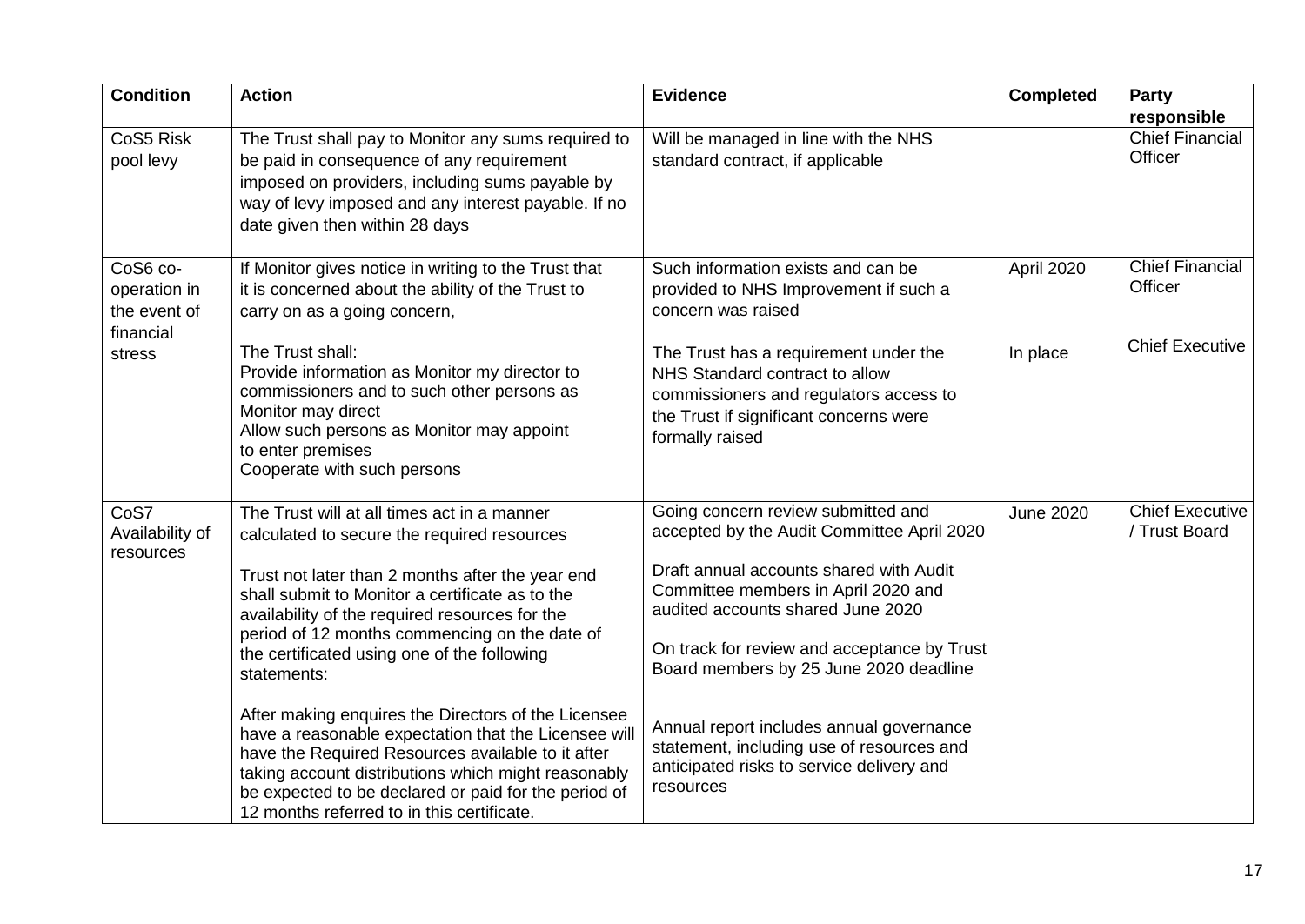| <b>or</b>                    |                                                                                                                                                                                                                                                                                                                                                                                                                                                                                                                                                             |  |
|------------------------------|-------------------------------------------------------------------------------------------------------------------------------------------------------------------------------------------------------------------------------------------------------------------------------------------------------------------------------------------------------------------------------------------------------------------------------------------------------------------------------------------------------------------------------------------------------------|--|
| explained                    | after making enquires the Directors of the Licensee<br>have a reasonable expectation, subject to what is<br>below, that the Licensee will have the Required<br>Resources available to it after taking into account in<br>particular (but without limitation) and distribution<br>which might reasonably be expected to be declared<br>or paid for the period of 12 months referred to in the<br>certificate. However, they would like to draw<br>attention to the following factors which may cast<br>doubt ion the ability of the Licensee to provide CRS. |  |
| or<br>in this certificate.   | In the opinion of the Directors of the Licensee, the<br>Licensee will not have the Required Resources<br>available to it for the period of 12 months referred to                                                                                                                                                                                                                                                                                                                                                                                            |  |
| in issuing that certificate. | The Trust shall submit to Monitor with that<br>certificate a statement of the main factors which<br>the Director of the Trust have taken into account                                                                                                                                                                                                                                                                                                                                                                                                       |  |
| pursuant to that resolution. | The certificate must be approved by a resolution<br>of the BoD and signed by a Director the Trust                                                                                                                                                                                                                                                                                                                                                                                                                                                           |  |
|                              | Trust must tell Monitor immediately the Directors<br>become aware of circumstances that cause them to<br>no longer have the reasonable expectation referred                                                                                                                                                                                                                                                                                                                                                                                                 |  |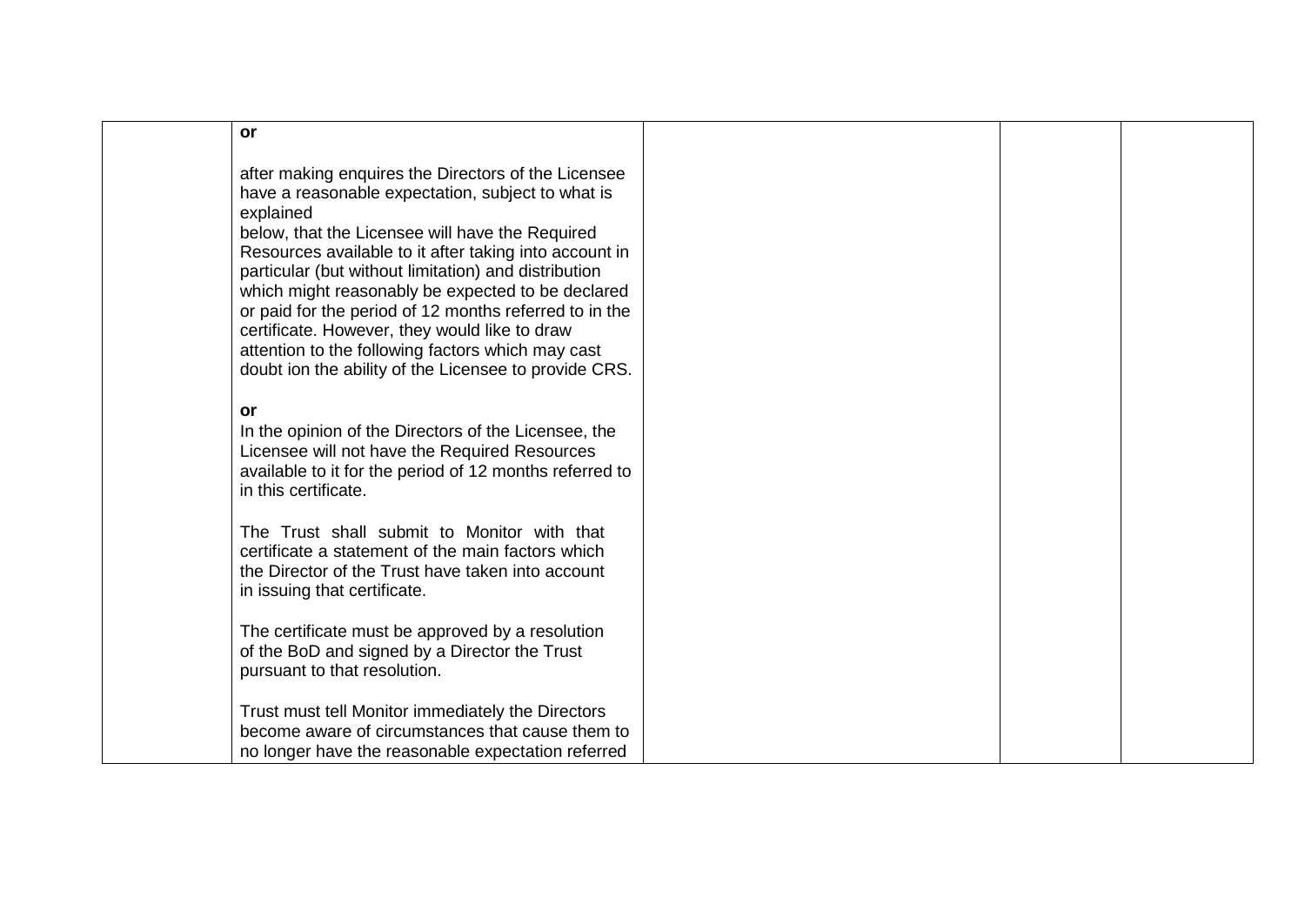| <b>Condition</b>                                                               | <b>Action</b>                                                                                                                                                                                                                                                                                                                                                                                                                                                                                                                                                                                | <b>Evidence</b>                                                                                                                                                                                                                                                                                                                                                                                          | <b>Completed</b> | Party<br>responsible   |
|--------------------------------------------------------------------------------|----------------------------------------------------------------------------------------------------------------------------------------------------------------------------------------------------------------------------------------------------------------------------------------------------------------------------------------------------------------------------------------------------------------------------------------------------------------------------------------------------------------------------------------------------------------------------------------------|----------------------------------------------------------------------------------------------------------------------------------------------------------------------------------------------------------------------------------------------------------------------------------------------------------------------------------------------------------------------------------------------------------|------------------|------------------------|
| FT <sub>1</sub><br>Information<br>to update the<br>register of<br><b>NHSFT</b> | Trust must supply to Monitor or make sure they are<br>available to Monitor the following:<br>Current version of the Constitution<br>Most recent published accounts and auditor report<br>on them<br>Most recent annual report<br>Amended Constitutions must be supplied within 28<br>days<br>Comply with any Direction given by Monitor<br>When submitting documents to Monitor Trust must<br>provide a short written statement describing the<br>document and specifying its electronic format and<br>advising that the document is being sent for the<br>purpose of updating the register. | No such equivalent exists for non-<br><b>Foundation Trust</b><br>The Trust publishes its annual report and<br>accounts shortly after approval - this<br>includes description of the Trust, its use<br>of resources and audit opinion<br>The Trust has published its key strategy<br>documents<br>The Trust publishes monthly<br>performance, quality and financial<br>information via Trust Board papers | In place         | <b>Trust Board</b>     |
| FT <sub>2</sub><br>Payment to<br>Monitor                                       | Not applicable – equivalent requirements noted and<br>evidenced above                                                                                                                                                                                                                                                                                                                                                                                                                                                                                                                        |                                                                                                                                                                                                                                                                                                                                                                                                          |                  |                        |
| FT <sub>3</sub><br>provision of<br>information<br>to advisory<br>panel         | Trust must comply with any request from Monitor                                                                                                                                                                                                                                                                                                                                                                                                                                                                                                                                              | The Trust complies with requests from<br>regulators (NHS Improvement, CQC) as<br>and when received                                                                                                                                                                                                                                                                                                       | In place         | <b>Chief Executive</b> |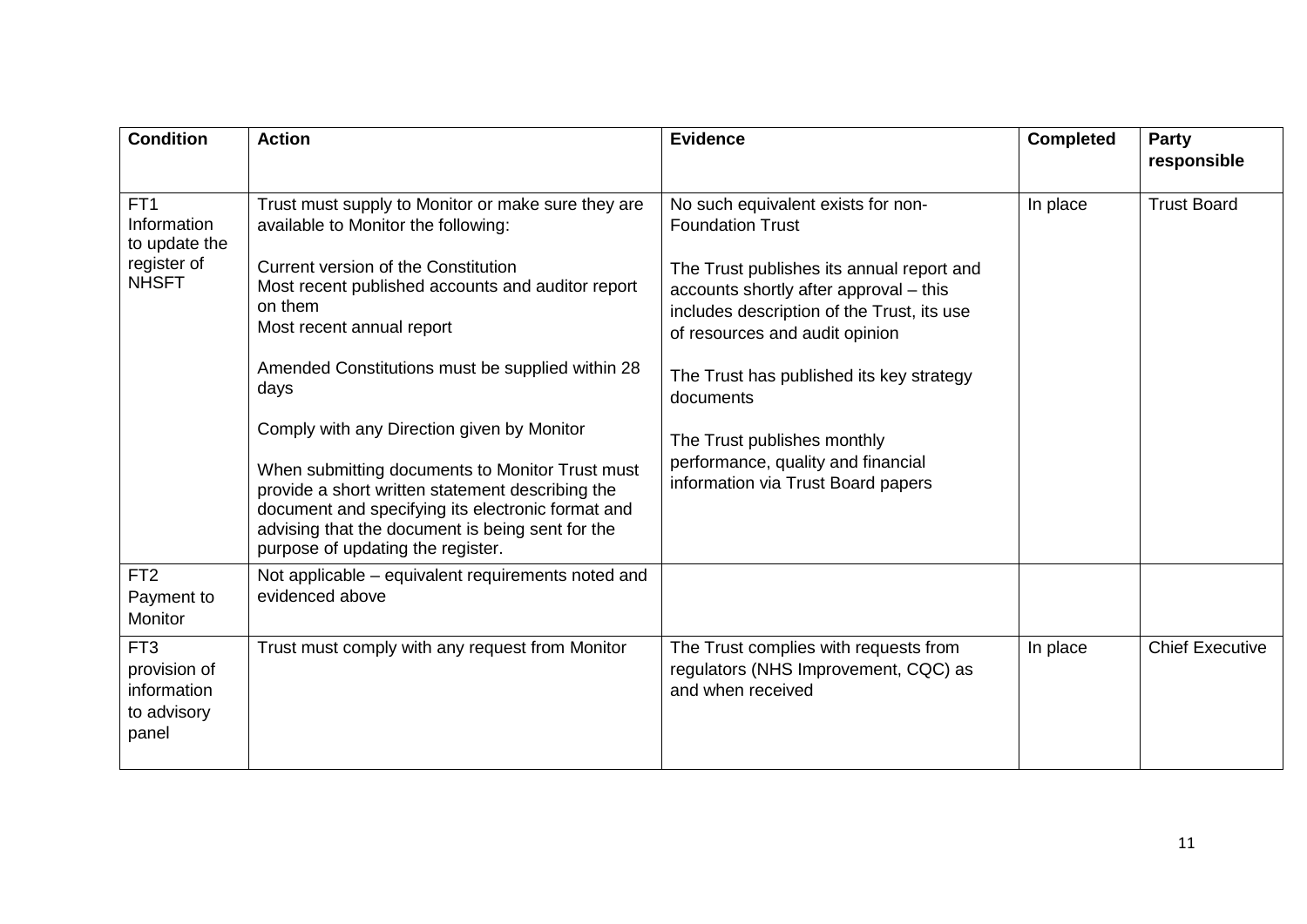| <b>Condition</b>    | <b>Action</b>                                                                                                                                                                                                                             | <b>Evidence</b>                                                                      | <b>Completed</b> | <b>Party</b>       |
|---------------------|-------------------------------------------------------------------------------------------------------------------------------------------------------------------------------------------------------------------------------------------|--------------------------------------------------------------------------------------|------------------|--------------------|
|                     |                                                                                                                                                                                                                                           |                                                                                      |                  | responsible        |
| <b>NHSFT</b><br>FT4 | Trust will apply the principles, systems and                                                                                                                                                                                              | The Trust's Annual Governance                                                        | In place         | Chief Executive/   |
| governance          | standards of good corporate governance                                                                                                                                                                                                    | Statement and Annual Report set out the                                              |                  | <b>Trust Board</b> |
| arrangements        |                                                                                                                                                                                                                                           | Trusts' governance structure, which                                                  |                  |                    |
|                     | The Trust will have regard to such guidance as                                                                                                                                                                                            | includes a Board and committee                                                       |                  |                    |
|                     | Monitor may issue.                                                                                                                                                                                                                        | structure that meets statutory and good<br>governance requirements, clear reporting  |                  |                    |
|                     | Comply with the following conditions -                                                                                                                                                                                                    | lines up to the Trust Board through                                                  |                  |                    |
|                     | Trust will establish and implement:                                                                                                                                                                                                       | Standing Orders, and a triumvirate                                                   |                  |                    |
|                     | • An effective Board and committee structure                                                                                                                                                                                              | system for Health Group management,                                                  |                  |                    |
|                     | • Clear responsibilities for its Boards and                                                                                                                                                                                               | with Executive oversight of Health                                                   |                  |                    |
|                     | committees reporting to the Board and for staff                                                                                                                                                                                           | Groups and corporate services                                                        |                  |                    |
|                     | reporting to the Board and those committees.                                                                                                                                                                                              |                                                                                      |                  |                    |
|                     | • Have clear lines of accountabilities throughout the<br>organisation<br>The Trust shall establish and effectively implement<br>systems and processes to:                                                                                 | The Trust has Standing Orders, Standing                                              |                  |                    |
|                     |                                                                                                                                                                                                                                           | Financial Instructions and other relevant                                            |                  |                    |
|                     |                                                                                                                                                                                                                                           | policies, such as the Business Interests<br>policy and financial management policies |                  |                    |
|                     |                                                                                                                                                                                                                                           |                                                                                      |                  |                    |
|                     | • Ensure compliance with the duty to operate<br>efficiently, economically and effectively<br>• For timely and effective scrutiny and oversight by<br>the Board of the Trust's operations.                                                 | The Trust meets regularly and has a                                                  |                  |                    |
|                     |                                                                                                                                                                                                                                           | supporting committee structure in place                                              |                  |                    |
|                     |                                                                                                                                                                                                                                           | for the scrutiny and management of                                                   |                  |                    |
|                     |                                                                                                                                                                                                                                           | quality in services, performance and<br>financial oversight and accountability       |                  |                    |
|                     | • Ensure compliance with health care standards<br>binding on the trust including but not restricted to<br>standards specified by the SoS, the CQC and<br>NHS Commissioning Board and statutory<br>regulators of health care professionals |                                                                                      |                  |                    |
|                     |                                                                                                                                                                                                                                           | The Trust has in place policies and                                                  |                  |                    |
|                     |                                                                                                                                                                                                                                           | processes for financial management,                                                  |                  |                    |
|                     |                                                                                                                                                                                                                                           | deployment and management of human                                                   |                  |                    |
|                     | • To identify and manage material risks to                                                                                                                                                                                                | resources, which are subject to scrutiny                                             |                  |                    |
|                     | compliance.                                                                                                                                                                                                                               | by the Trust's internal and external                                                 |                  |                    |
|                     |                                                                                                                                                                                                                                           | auditors                                                                             |                  |                    |
|                     |                                                                                                                                                                                                                                           |                                                                                      |                  |                    |